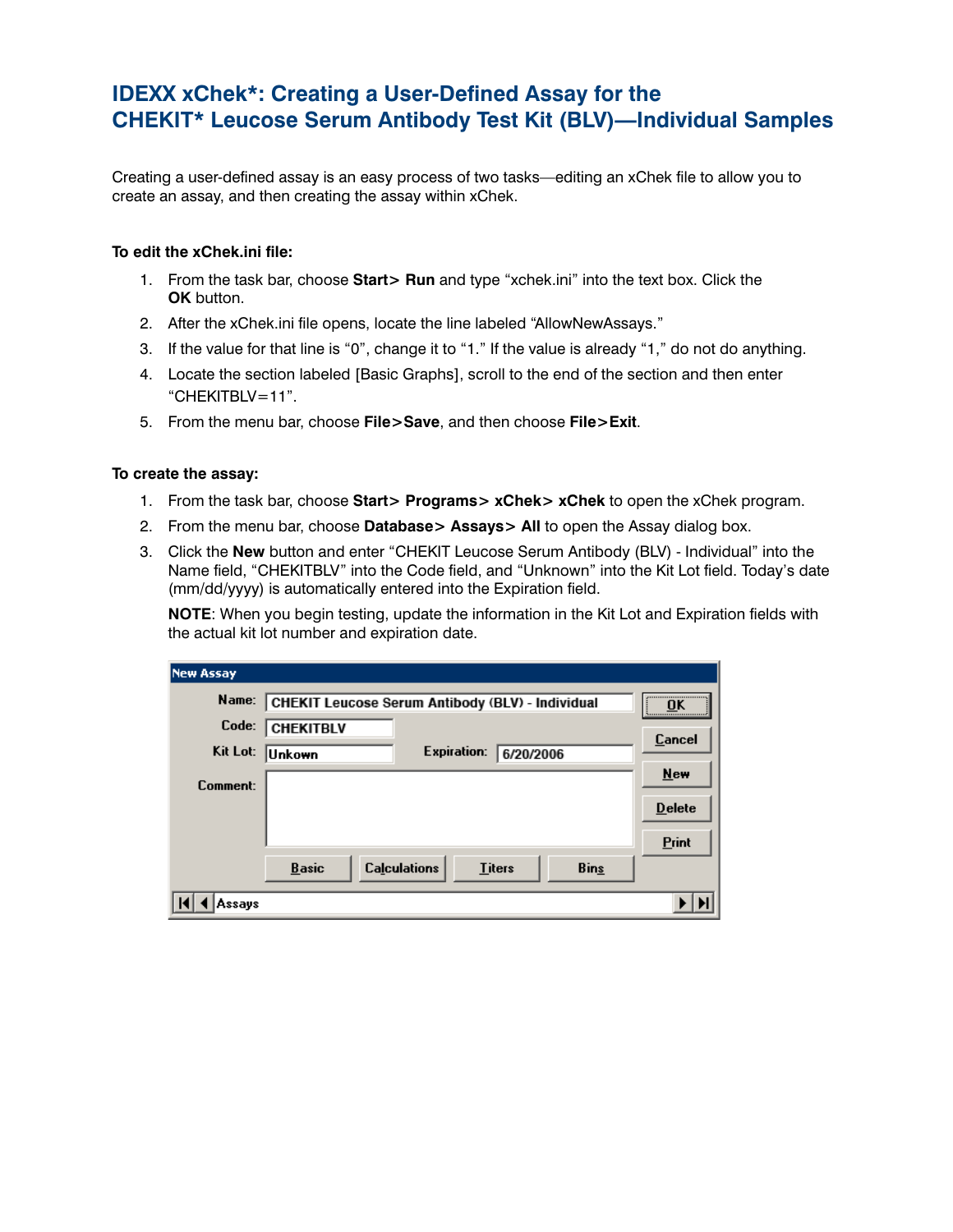- 4. Click the **Basic** button and select or enter the following information for the respective fields:
	- Case Type: Animal Samp Filter: 450 Template: BLVs Vert Ref. Filter: 0 Species: Cattle **Dilution: 10** Technology: ELISA Wells: 1

| <b>New Assay</b>  |                  |                         |      |        |
|-------------------|------------------|-------------------------|------|--------|
| Case Type: Animal |                  | Samp Filter:            | 1450 | OK     |
| Template:         | <b>BLVs Vert</b> | Ref Filter: $\boxed{0}$ |      |        |
| Species:          | Cattle           | Dilution:               | 110  | Cancel |
| Technology:       | <b>ELISA</b>     | Wells: $\sqrt{1}$       |      |        |

- 5. Click **OK** to save the settings.
- 6. Click the **Calculations** button and select or enter the following information: Formulas:

"S" Part of Ratio: Sample1 - Negative

"P" Part of Ratio: Positive - Negative

"N" Part of Ratio: None

Blocking Factor: None

First Calculation:

 Variable: S/P Positive Cutoff: 0.4 Suspect Cutoff: 0.3 Comparison:  $>$  =

**NOTE**: xChek is unable to support the Value % calculation. Instead xChek will calculate an S/P value. The cutoff values have been updated to match the new calculation and the interpretation will be the same.

| <b>New Assay</b>                                                                                                                             |                            |                                                                                                                        |                     |
|----------------------------------------------------------------------------------------------------------------------------------------------|----------------------------|------------------------------------------------------------------------------------------------------------------------|---------------------|
| Formulas                                                                                                                                     |                            |                                                                                                                        |                     |
| "S" Part of Ratio:                                                                                                                           | Sample1 - Negative         | OK                                                                                                                     |                     |
| "P" Part of Ratio:                                                                                                                           | <b>Positive - Negative</b> | Cancel                                                                                                                 |                     |
| "N" Part of Ratio:                                                                                                                           | <b>None</b><br>▼           |                                                                                                                        | Reset               |
| <b>Blocking Factor:</b>                                                                                                                      | <b>None</b>                |                                                                                                                        |                     |
| <b>First Calculation</b><br>Variable:<br><b>SP</b><br><b>Positive Cutoff:</b><br>0.4<br><b>Suspect Cutoff:</b><br>0.3<br>Comparison:<br>$>=$ |                            | <b>Second Calculation</b><br>Variable:<br><b>Positive Cutoff:</b><br>10<br><b>Suspect Cutoff:</b><br>In<br>Comparison: | <b>None</b><br>None |

7. Click **OK** to save these settings and then click the **OK** button to save the assay to the database. You can now test for antibodies against BLV using the xChek Assay Management System.

**NOTE**: xChek does not evaluate controls or results for validity when you use a user-defined assay. You must evaluate the results from each assay in accordance with good laboratory practices. To evaluate your assay validity, please refer to the Reading of Results section in the insert provided with this test kit.